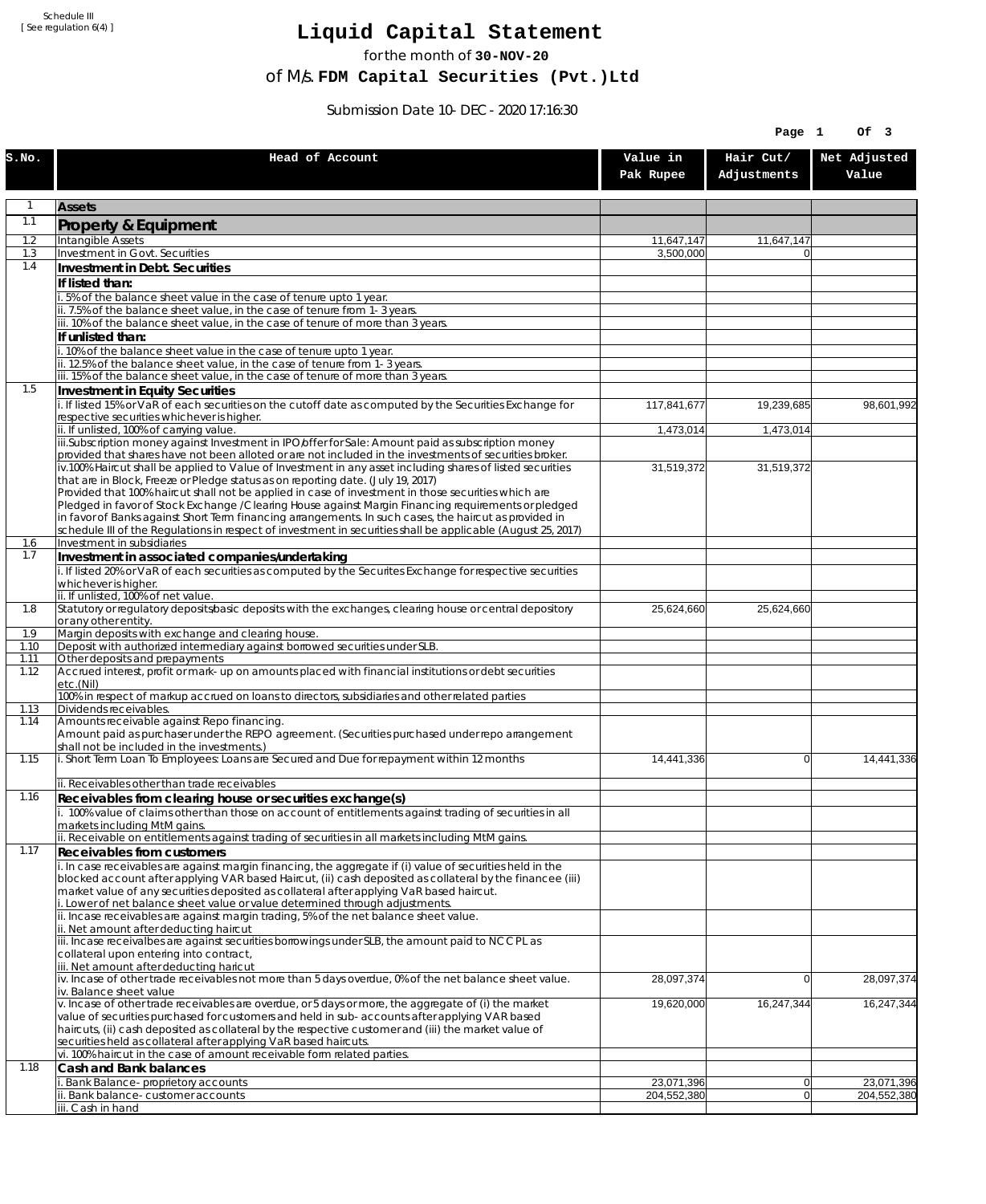Schedule III [ See regulation 6(4) ]

## **Liquid Capital Statement**

for the month of **30-NOV-20**

of M/s. **FDM Capital Securities (Pvt.)Ltd**

Submission Date 10-DEC-2020 17:16:30

|                |                                                                                                                                                                                         |                       | Page 2                   | Of 3                  |
|----------------|-----------------------------------------------------------------------------------------------------------------------------------------------------------------------------------------|-----------------------|--------------------------|-----------------------|
| S.NO.          | Head of Account                                                                                                                                                                         | Value in<br>Pak Rupee | Hair Cut/<br>Adjustments | Net Adjusted<br>Value |
| 1.19           | <b>Total Assets</b>                                                                                                                                                                     | 481,388,356           | 105,751,222              | 385,011,822           |
| $\overline{2}$ | Liabilities                                                                                                                                                                             |                       |                          |                       |
| 2.1            | Trade Payables                                                                                                                                                                          |                       |                          |                       |
|                | Payable to exchanges and clearing house<br>ii. Payable against leveraged market products                                                                                                |                       |                          |                       |
|                | iii. Payable to customers                                                                                                                                                               | 203,732,468           | $\mathbf{0}$             | 203,732,468           |
| 2.2            | <b>Current Liabilities</b>                                                                                                                                                              |                       |                          |                       |
|                | . Statutory and regulatory dues<br>ii. Accruals and other payables                                                                                                                      | 2,766,252             | $\overline{0}$           | 2,766,252             |
|                | iii. Short-term borrowings                                                                                                                                                              |                       |                          |                       |
|                | iv. Current portion of subordinated loans                                                                                                                                               |                       |                          |                       |
|                | v. Current portion of long term liabilities<br>vi. Deferred Liabilities                                                                                                                 |                       |                          |                       |
|                | vii. Provision for bad debts                                                                                                                                                            | 7,917,386             | 0                        | 7,917,386             |
|                | viii. Provision for taxation                                                                                                                                                            |                       |                          |                       |
| 2.3            | ix. Other liabilities as per accounting principles and included in the financial statements<br>Non-Current Liabilities                                                                  |                       |                          |                       |
|                | i. Long-Term financing                                                                                                                                                                  |                       |                          |                       |
|                | a. Long-Term financing obtained from financial instituion: Long term portion of financing obtained from                                                                                 |                       |                          |                       |
|                | a financial institution including amount due against finance lease<br>b. Other long-term financing                                                                                      | 2,500,000             | $\mathbf{0}$             | 2,500,000             |
|                | ii. Staff retirement benefits                                                                                                                                                           |                       |                          |                       |
|                | iii. Advance against shares for Increase in Capital of Securities broker: 100% haircut may be allowed in                                                                                |                       |                          |                       |
|                | respect of advance against shares if:<br>a. The existing authorized share capital allows the proposed enhanced share capital                                                            |                       |                          |                       |
|                | b. Boad of Directors of the company has approved the increase in capital                                                                                                                |                       |                          |                       |
|                | c. Relevant Regulatory approvals have been obtained                                                                                                                                     |                       |                          |                       |
|                | d. There is no unreasonable delay in issue of shares against advance and all regulatory requirements<br>relating to the increase in paid up capital have been completed.                |                       |                          |                       |
|                | e. Auditor is satisfied that such advance is against the increase of capital.                                                                                                           |                       |                          |                       |
| 2.4            | iv. Other liabilities as per accounting principles and included in the financial statements<br><b>Subordinated Loans</b>                                                                |                       |                          |                       |
|                | . 100% of Subordinated loans which fulfill the conditions specified by SECP are allowed to be deducted:                                                                                 |                       |                          |                       |
|                | The Schedule III provides that 100% haircut will be allowed against subordinated Loans which fulfill the                                                                                |                       |                          |                       |
|                | conditions specified by SECP. In this regard, following conditions are specified:<br>a. Loan agreement must be executed on stamp paper and must clearly reflect the amount to be repaid |                       |                          |                       |
|                | after 12 months of reporting period                                                                                                                                                     |                       |                          |                       |
|                | b. No haircut will be allowed against short term portion which is repayable within next 12 months.                                                                                      |                       |                          |                       |
|                | c. In case of early repayment of loan, adjustment shall be made to the Liquid Capital and revised Liquid<br>Capital statement must be submitted to exchange.                            |                       |                          |                       |
|                | ii. Subordinated loans which do not fulfill the conditions specified by SECP                                                                                                            |                       |                          |                       |
| 2.5            | <b>Total Liabilites</b>                                                                                                                                                                 | 216,916,106           | $\mathbf{0}$             | 216,916,106           |
| 3              | Ranking Liabilities Relating to:                                                                                                                                                        |                       |                          |                       |
| 3.1            | Concentration in Margin Financing                                                                                                                                                       |                       |                          |                       |
|                | The amount calculated client-to- client basis by which any amount receivable from any of the                                                                                            |                       |                          |                       |
|                | financees exceed 10% of the aggregate of amounts receivable from total financees.                                                                                                       |                       |                          |                       |
| 3.2            | Concentration in securites lending and borrowing<br>The amount by which the aggregate of:                                                                                               |                       |                          |                       |
|                | (i) Amount deposited by the borrower with NCCPL                                                                                                                                         |                       |                          |                       |
|                | (Ii) Cash margins paid and                                                                                                                                                              |                       |                          |                       |
|                | (iii) The market value of securities pledged as margins exceed the 110% of the market value of shares<br>borrowed                                                                       |                       |                          |                       |
| 3.3            | Net underwriting Commitments                                                                                                                                                            |                       |                          |                       |
|                | (a) in the case of right issuse : if the market value of securites is less than or equal to the subscription                                                                            |                       |                          |                       |
|                | price; the aggregate of:<br>(i) the 50% of Haircut multiplied by the underwriting commitments and                                                                                       |                       |                          |                       |
|                | (ii) the value by which the underwriting commitments exceeds the market price of the securities.                                                                                        |                       |                          |                       |
|                | In the case of rights issuse where the market price of securities is greater than the subscription price, 5% of                                                                         |                       |                          |                       |
|                | the Haircut multiplied by the net underwriting<br>(b) in any other case: 12.5% of the net underwriting commitments                                                                      |                       |                          |                       |
| 3.4            | Negative equity of subsidiary                                                                                                                                                           |                       |                          |                       |
|                | The amount by which the total assets of the subsidiary (excluding any amount due from the subsidiary)                                                                                   |                       |                          |                       |
| 3.5            | exceed the total liabilities of the subsidiary<br>Foreign exchange agreements and foreign currency positions                                                                            |                       |                          |                       |
|                | 5% of the net position in foreign currency. Net position in foreign currency means the difference of total                                                                              |                       |                          |                       |
|                | assets denominated in foreign cuurency less total liabilities denominated in foreign currency                                                                                           |                       |                          |                       |
| 3.6<br>3.7     | Amount Payable under REPO                                                                                                                                                               |                       |                          |                       |
|                | Repo adjustment                                                                                                                                                                         |                       |                          |                       |